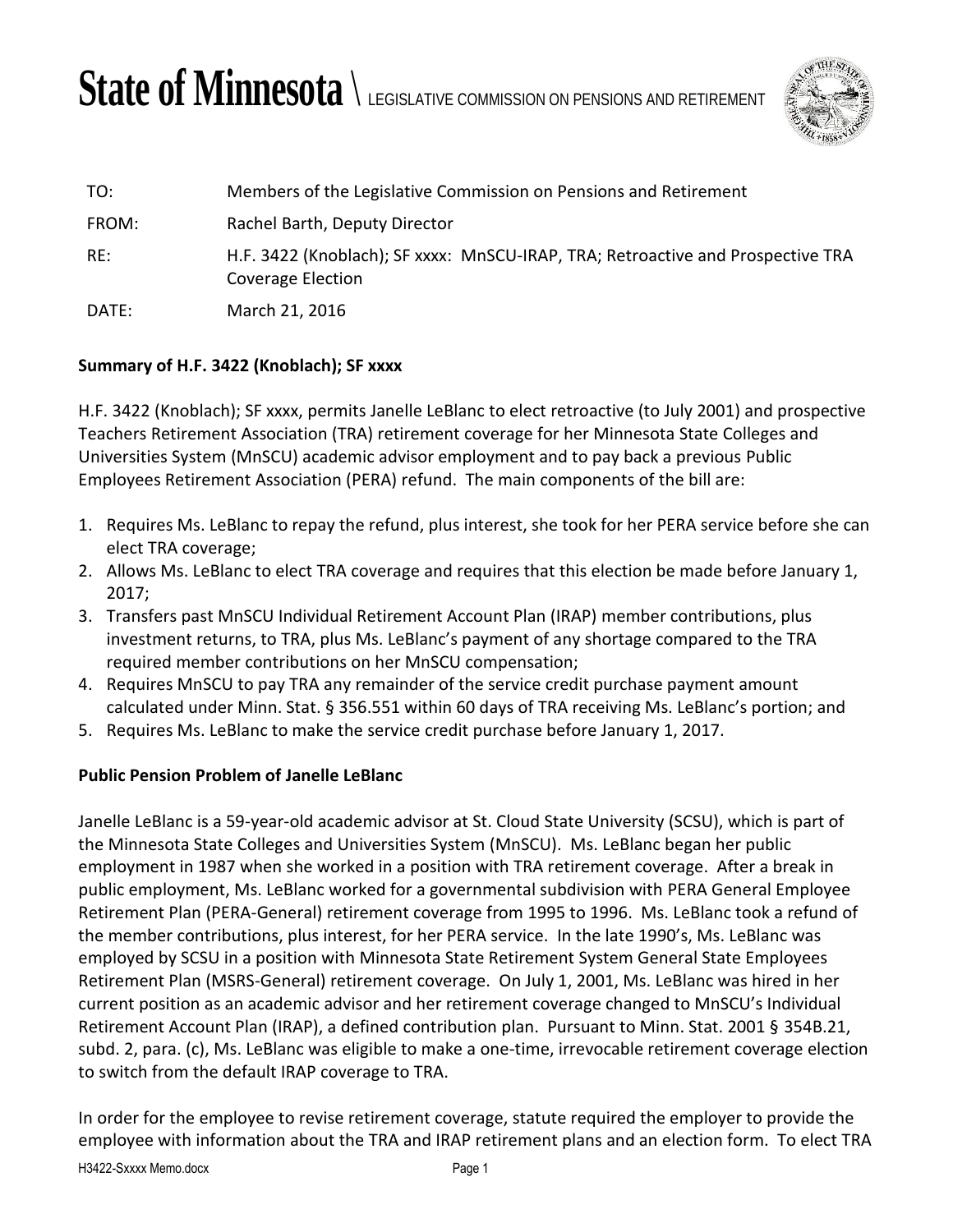coverage, the employee had to fill out the election form and return it to Human Resources personnel within 90 days of the date the employer provided the employee with information and an election form (Minn. Stat. 2001 § 354B.21, subd. 2, para. (c)). Ms. LeBlanc states that her employer never provided the required information or election and was never made aware that she was eligible to elect TRA coverage. MnSCU is currently unable to confirm or deny that Ms. LeBlanc signed a consent form that she was provided the necessary information, which employees were required to sign once they received the retirement option information. Ms. LeBlanc would now like to convert her IRAP account into TRA coverage. In order to covert her IRAP account to TRA coverage, Ms. LeBlanc must repay the refund, plus interest, she took for her PERA service pursuant to Minn. Stat. § 356.551, subd. 1, para. (c).

# **Policy Considerations**

H.F. 3422 (Knoblach); SF xxxx, raises the following policy considerations:

- 1. Evidence of Error. Ms. LeBlanc states that she was unaware of her eligibility to elect TRA coverage and that her employer failed to provide her with any information. MnSCU has been unable to confirm or deny that Ms. LeBlanc signed any statement stating that the employer notified her of the retirement election option and provided her with the required information to make an informed decision, which employees were required to sign once they received the retirement option information. Therefore, the equities appear to run with Ms. LeBlanc and the proposed legislation will fix an employer error.
- 2. Precedent for Similarly Situated Individuals. The Legislative Commission on Pensions and Retirement has approved past bills allowing an individual to retroactively elect to switch from IRAP to TRA coverage. Those cases presented evidence of an employer error, specifically that the employer never informed the individual about the election option or failed to provide the individual with the required information. Such cases also required MnSCU to pay the remaining amount of the full actuarial value purchase amount. In Ms. LeBlanc's case, there is an indication that the employer made an error and failed to inform her of her eligibility to elect TRA coverage. MnSCU can neither confirm nor deny that Ms. LeBlanc was provided the opportunity to elect TRA coverage and there is no evidence that she signed a consent form stating her employer provided her with the required information to make an informed election decision and the election form. Ms. LeBlanc's case is similar to past cases and the proposed legislation is therefore supported by precedent.
- 3. Cost. Ms. LeBlanc will be required to both repay the PERA refund and pay a portion of the actuarial value of her calculated benefit to cover the liability TRA will be assuming if she elects TRA coverage. PERA estimated that the refund amount, member contributions plus interest, that Ms. LeBlanc must repay is \$29,069.86. TRA estimated, pursuant to Minn. Stat. § 356.551, that the total amount that must be paid to cover the liability of Ms. LeBlanc receiving retroactive and prospective TRA coverage is \$176,060.66. Ms. LeBlanc must pay the portion that is based on the member contributions, plus investment earnings and interest, which she would have paid had she been a contributing TRA member beginning July 1, 2001. The proposed legislation requires Ms. LeBlanc to use her IRAP account funds to pay her portion of the cost. After Ms. LeBlanc pays her required portion, MnSCU will be required to pay any remaining amount of the actuarial value of the TRA benefit.

TRA is not the only retirement plan that will be affected if the proposed legislation is enacted. After Ms. LeBlanc repays her PERA refund, she will be eligible for a combined service annuity (CSA) for her